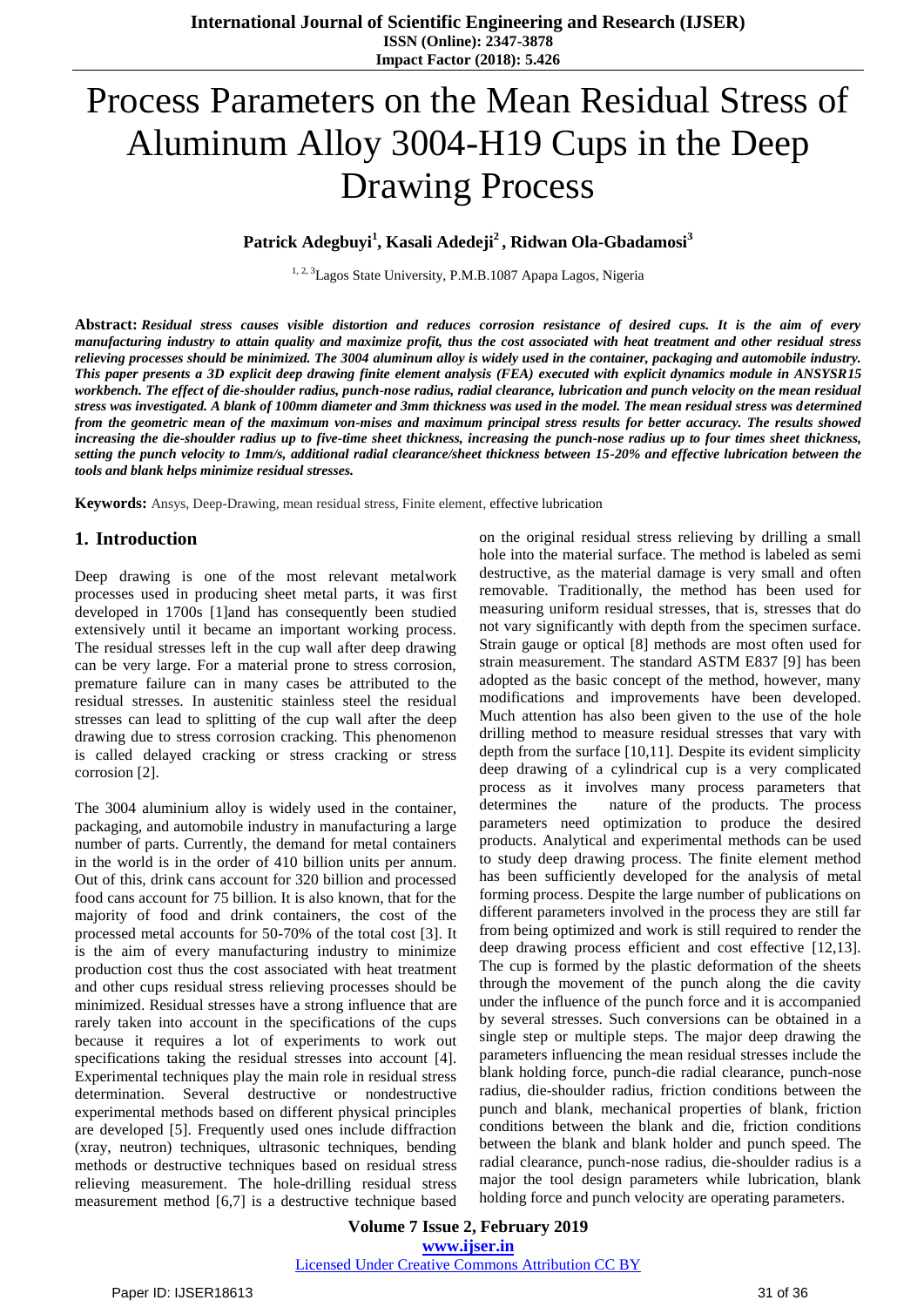The main aim of this paper is to investigate the effect of five major parameters. The effect of die-shoulder radius, punchnose radius, radial clearance, lubrication and punch velocity on the mean residual stress. Lubrication conditions includes the co-efficient of friction between punch/blank, co-efficient of friction between blank/die and the co-efficient of friction between blank/blankholder. The optimum parameter which will minimize these residual stresses was determine for profit maximization in the industrial deep drawing of Aluminium alloy 3004-H19.

Masoud Kardan et al., used ANOVA and Taguchi design of experiments to determine the percentage contribution of the deep drawing parameters on residual stress of AISI 1006 carbon steel cups, results of the L27 orthogonal array showed the sheet thickness had the major influence (56.616%),the die-shoulder radius had an influence of 17.604% , the punchnose radius 2.574%, the blank holder had 3.757%,coefficient of friction between punch/blank had 0.086%, coefficient of friction between blank/die had 1.696% and the co-efficient of friction between blank/blankholder 5.892%.The maximum error was 11.776%[14]. Parameters like the friction coefficient between the punch and blank, blank and blank holder, blank and die are essential to be determined for an excellent simulation results which will give optimum products in the real deep drawing process. M. El sherbiny et al., reported the fluid lubricant with  $(\mu = 0$ – 0.3), is more suitable for friction between punch and blank, to reduce the thinning of the cup. But the solid lubricant with  $(\mu = 0.3{\text -}0.7)$ , is more suitable for friction between punch and blank. So, the value of  $\mu$  is recommended to be about (0.3). The fluid lubricant with  $(\mu = 0.125 - 0.2)$ , is more suitable for friction between holder and blank.  $(\mu)$  should be about 0.14. The fluid lubricant with ( $\mu = 0.125 - 0.2$ ), is more suitable for friction between die and blank. (μ) is recommended to be about 0.125 to reduce the thinning and the maximum residual stresses of the cup [15].

The knowledge of theories of elastic failure makes it evident that studying the effect of the varying process parameters on the equivalent stresses of cups enables a more accurate analysis. The distortion energy theory model is one of the simplest models to predict cup failure and applicable for a ductile material such as the 3004 Aluminium alloy. Vonmises or maximum distortion energy criterion states that a material will fail when the shear energy per unit volume stored in the material reaches the yield shear energy per unit volume in simple tension. This can be expressed in terms of the three-dimensional principal stress as

$$
(\sigma_1 - \sigma_2)^2 + (\sigma_2 - \sigma_3)^2 + (\sigma_3 - \sigma_1)^2 = \sigma_y^2 \tag{1} [16]
$$

Generally, lubricants are classified into fluid( $0 \le \mu \le 0.3$ ), solid(0.3≤ $\mu$ ≤0.7) and dry(0.7≤ $\mu$ ≤1.0) lubricants. Different types of drawing lubricants are used, depending on the depth of a particular draw. Generally, the effectiveness of a deep drawing lubricant depends on its ability to form an adsorbed film of sufficient strength and oiliness on the metal surface being drawn. The three types of drawing lubricants are drawing oils, emulsions and lubricants containing both oils with solids. Drawing oils form an adsorbed film, and they take the form of light or soluble oils such as straight mineral oil or emulsions of soluble oil and soap, or of heavy oils, fats, and greases such as tallow or lard oil. Aqueous solutions

of non-oily lubricants containing some suspended solids are called emulsions. These lubricants are not widely used in deep drawing because they contain little or no oil. Lubricants containing both oil and solid substances are used in applications involving severe drawing, these lubricants contain oily components that reduce friction and heat. The combination of the oil and the solids together produces enough lubrication for severe drawing applications such as deep drawing. [17]..

# **2. Material Properties**

The blank is made of aluminium alloy 3004-H19. The material is modelled as an elastic–plastic material with isotropic elasticity. It is known for its excellent specific strength, corrosion resistance and formability. Table 1 gives the mechanical properties and Table 2 gives the chemical composition of the blank material.

| Table 1: Mechanical properties of aluminium alloy 3004- |                   |  |  |
|---------------------------------------------------------|-------------------|--|--|
|                                                         | <b>TTA OFA OT</b> |  |  |

| <b>미</b> 기1이                   |                      |
|--------------------------------|----------------------|
| Property                       | Value                |
| Density( $\rho$ )              | 2720 $Kg/m^3$        |
| Modulus of Elasticity          | 6.9E10 Pa            |
| Poisson's ratio                | 0.33                 |
| <b>Ultimate Tensile Stress</b> | 295N/mm <sup>2</sup> |
| <b>Yield stress</b>            | 285N/mm <sup>2</sup> |
| Maximum Allowable stress       | 280N/mm <sup>2</sup> |
|                                |                      |

**Table 2:** Chemical Composition of Aluminium Alloy 3004- H<sub>19[18]</sub>

| .                                                                         |  |  |  |                                           |  |  |  |  |  |
|---------------------------------------------------------------------------|--|--|--|-------------------------------------------|--|--|--|--|--|
| Element                                                                   |  |  |  | $ $ Al $ $ Fe $ $ Cu $ $ Mg $ $ Mn $ $ Si |  |  |  |  |  |
| Amount (wt%) $ 98.2  \le 0.7  \le 0.25 0.7-1.3 1-1.5  \le 0.3  \le 0.25 $ |  |  |  |                                           |  |  |  |  |  |

# **3. Modelling and simulation**

### **3.1 Methodology**

Explicit Dynamics was used to carry out this analysis in ANSYS workbench R15 as deep drawing is a non-linear problem which involves the inelastic collision of the punch and the blank, the punch moves down with a certain velocity and exerts force on blank. The travel of the punch through the die is analysed using a time integration method starting from the beginning of the punch contact with the blank till the cup is formed in the die. The mean residual stress is taken to be geometric mean of the von-mises/maximum principal stress.

The effect of five parameters on the mean residual stress will be discussed.

This includes;

- Effect of Punch-nose radius
- Effect of Die-shoulder radius
- Effect of Punch-Die Clearance
- Effect of lubrication conditions
- Effect of draw speed (Punch Velocity)

A cup with inside diameter of 55mm, thickness of 3mm and minimum height of 35mm is to be drawn from a blank of 100mm diameter.

#### **Volume 7 Issue 2, February 2019 www.ijser.in** Licensed Under Creative Commons Attribution CC BY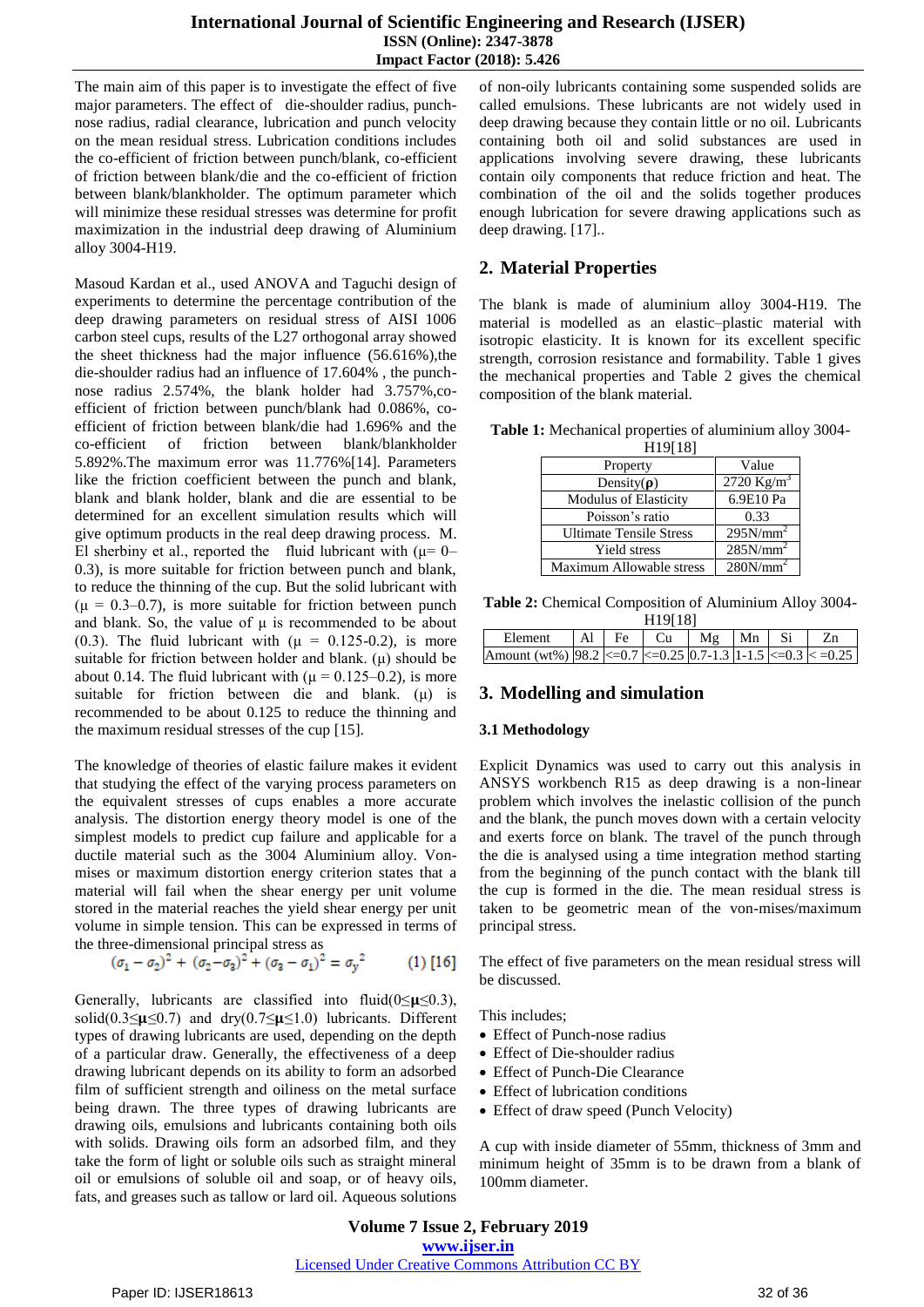#### **International Journal of Scientific Engineering and Research (IJSER) ISSN (Online): 2347-3878 Impact Factor (2018): 5.426**

- The Punch-nose was modelled in five (5) grades 6mm, 8mm,10mm,12mm and 15mm.
- The Die-shoulder radius was modelled in six (6) grades 6mm, 8mm,10mm,12mm 15mm and 18mm
- The Punch-Die Clearance was modelled in five (5) grades(3mm,3.15mm,3.3mm,3.45mm,3.6mm) which corresponds to 0%,5%,10%,15%,20% additional clearance /sheet thickness respectively.
- The coefficient of friction (lubrication conditions) between the blank/punch  $(\mu_p)$  blank/die  $(\mu_d)$ , blank/blankholder  $(\mu_h)$  were modelled in 5grades (0.10,0.15,0.2,0.25,0.3)
- The punch velocity was modelled in five grades  $(1,1.5,2,2.5,3)$  mm/s



**Figure 1:** Geometry of deep drawing assembly [15].

#### **3.2 Geometry and Mechanical Modelling:**

The Geometry modelling is done with the design modeller while mechanical modelling is done with the mechanical modeller; it imports the geometry from the design modeller for further analysis. A blank holding force of 15KN is assigned to the blank holder which is sufficient to prevent wrinkling or tearing of the drawn cups. Fig 2 shows the meshed model of the tool assembly.



### **4. Results and Discussion**

#### **4.1 The Die-shoulder radius**

Fig. 3 illustrates the effect of die-shoulder radius on the mean residual stress. The stress value is maximum for 6mm die-shoulder radius(213MPa). The mean residual stresses of the aluminum alloy 3004-H19 cups decreases as the dieshoulder radius is increased up to 15mm. This is about five times the sheet thickness. At this minimum point the mean residual stress value of 148MPa is observed. Beyond this point the residual stress increases up to 168MPa for 18mm die-shoulder radius. The reduction is a result of better material flow due to the increase in die-shoulder radius.



**Figure 3:** Variation of mean residual stress with "different die-shoulder radius".

#### **4.2 The Punch-nose radius.**

Fig. 4 shows the effect of punch-nose radius on the mean residual stress of cups. The mean residual stresses are maximum for 8mm punch nose radius(198MPa). The mean residual stresses decrease and the punch nose radius is increased up to 12mm.At 12mm punch-nose radius which is about 4times sheet thickness the minimum stress value of (149) Mpa is observed. As the punch-nose radius is increased further to 15mm the mean residual stress increases to 172(MPa).



**Figure 4:** Variation of mean residual stress with "different punch-nose radius".

#### **4.3 The radial clearance**

Fig.5 shows the effect of radial clearance between the punch and die on the mean residual stress. The additional clearance per sheet thickness is the percentage of sheet thickness added to the sheet thickness which forms the gap between the punch and die (radial clearance). There exist and inverse relation between the mean residual stress and the gap between the punch and die. The residual stress decreases as the additional clearance/sheet thickness increases from 0 to 20% additional clearance/sheet thickness. The values are maximum at zero additional clearance per sheet thickness(227MPa) and minimum at 20% additional

**Volume 7 Issue 2, February 2019 www.ijser.in** Licensed Under Creative Commons Attribution CC BY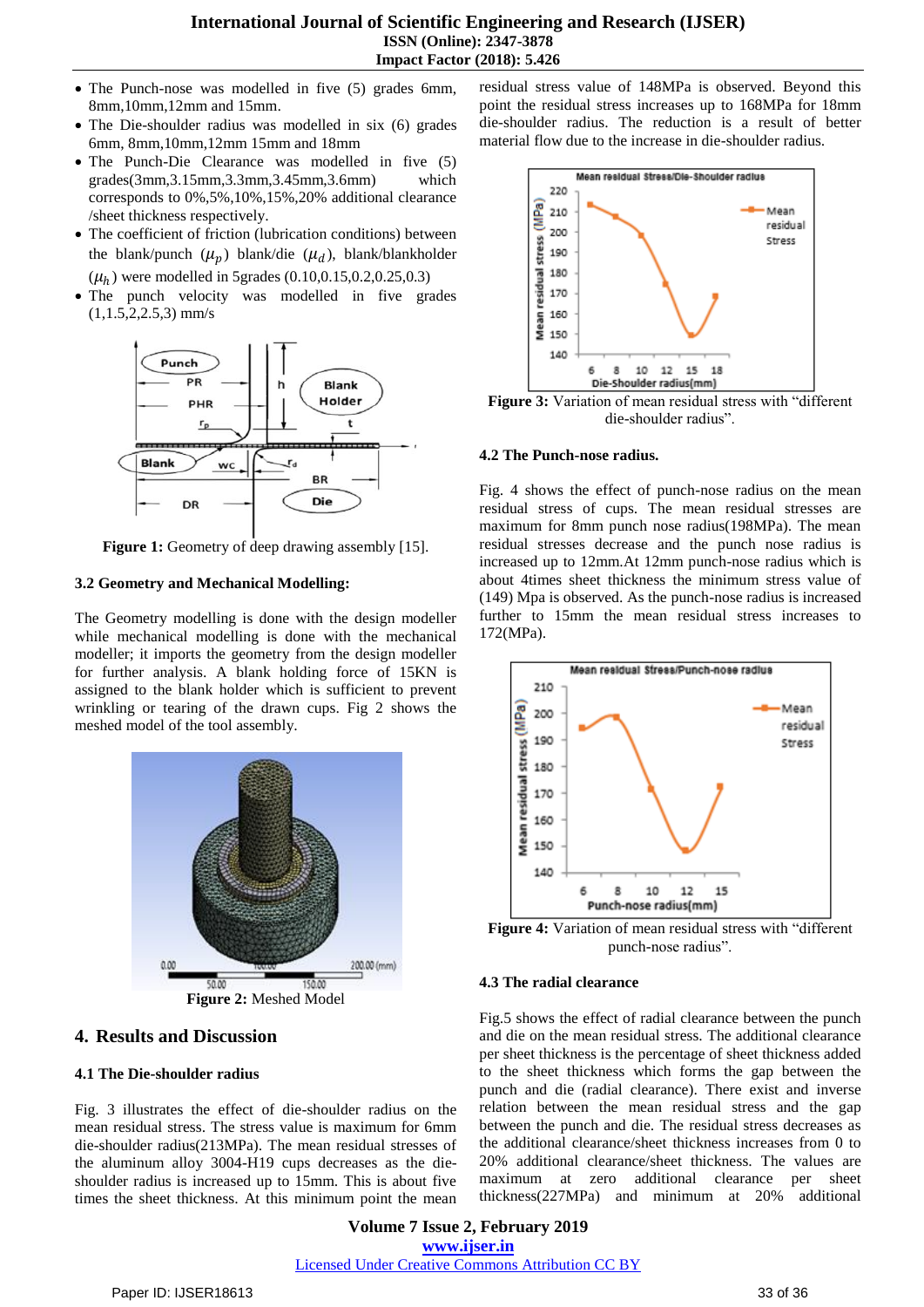clearance per sheet thickness. Beyond this point (20%) While increasing the additional clearance per sheet thickness might considerably yield further reduction in residual stress, there might be a non-uniform thickness distribution of the blank known as thinning.



radial clearance".

# **5. Lubrication**

Lubrication plays an important role in tool wear reduction and residual stress minimization of tools and products. Lubrication conditions can be attributed to the co-efficient of friction between contact regions of the punch, blank, die and blank holder.

#### **5.1 The coefficient of friction between punch and blank**

The friction between the punch and blank is bonded through the flow of the metal in the die cavity, the relative motion of the punch with respect to the blank is minimum thus at the point of contact the co-efficient of friction is best defined as static which was used in the analysis. Fig. 6 shows the effect of co-efficient of friction between punch/blank on the mean residual stress. The stress values decrease as the co-efficient of friction increases up to 0.25. This because at the punch nose higher co-efficient of friction is required for sufficient contact and effective pulling of the material across the die cavity. As the co-efficient of friction is increased beyond 0.25 the residual stress begins to rise.



**Figure 6:** Variation of mean residual stress with coefficient of friction between punch and blank.

**5.2 The co-efficient of friction between blank and die**

Fig. 7 shows the effect of co-efficient of friction between blank/die on the mean residual stress. The mean residual stress decreases as the co-efficient of friction between the blank and die decreases up to 0.1. The stress values are maximum for the higher friction co-efficient. Although In deep drawing zero friction is practically impossible in contact regions between tool and blank, nevertheless sufficient friction (say 0.12) is required to keep the blank in contact with the die as it moves across the die to avoid wrinkling and minimize residual stresses.



**Figure 7:** Variation of mean residual stress with friction conditions between blank and die.

#### **5.3 The coefficient of friction between blank and blank holder**

The blank holder controls the metal flow through the die with the aid of the blank holding force and the friction between the tool and the blank. The friction conditions between the blank and blank holder is also important as the blank holding force. From the stress contour band fig. 8, it can be seen that the flange held by the blank holder experiences minimum residual stresses but notwithstanding, the friction between the blank and holder affects the residual stresses at the cup walls and corners as the punch forces the sheet through the die. Fig. 9 illustrates the effect of coefficient of friction between blank/holder on the mean residual stresses. The mean residual stress decreases as the co-efficient of friction between the blank and holder increases up to 0.17 and this is because lower co-efficient of friction tend causes excessive flow of the material at the dieshoulder which tends to increase the strain rate mean residual stress. As it increased further beyond 0.17 the mean residual stresses increase and this is because for the set punch velocity, very high co-efficient of friction (say 0.55) tends to restrict the movement of the sheet through the die and thus favour fracture while setting up excessive residual stresses.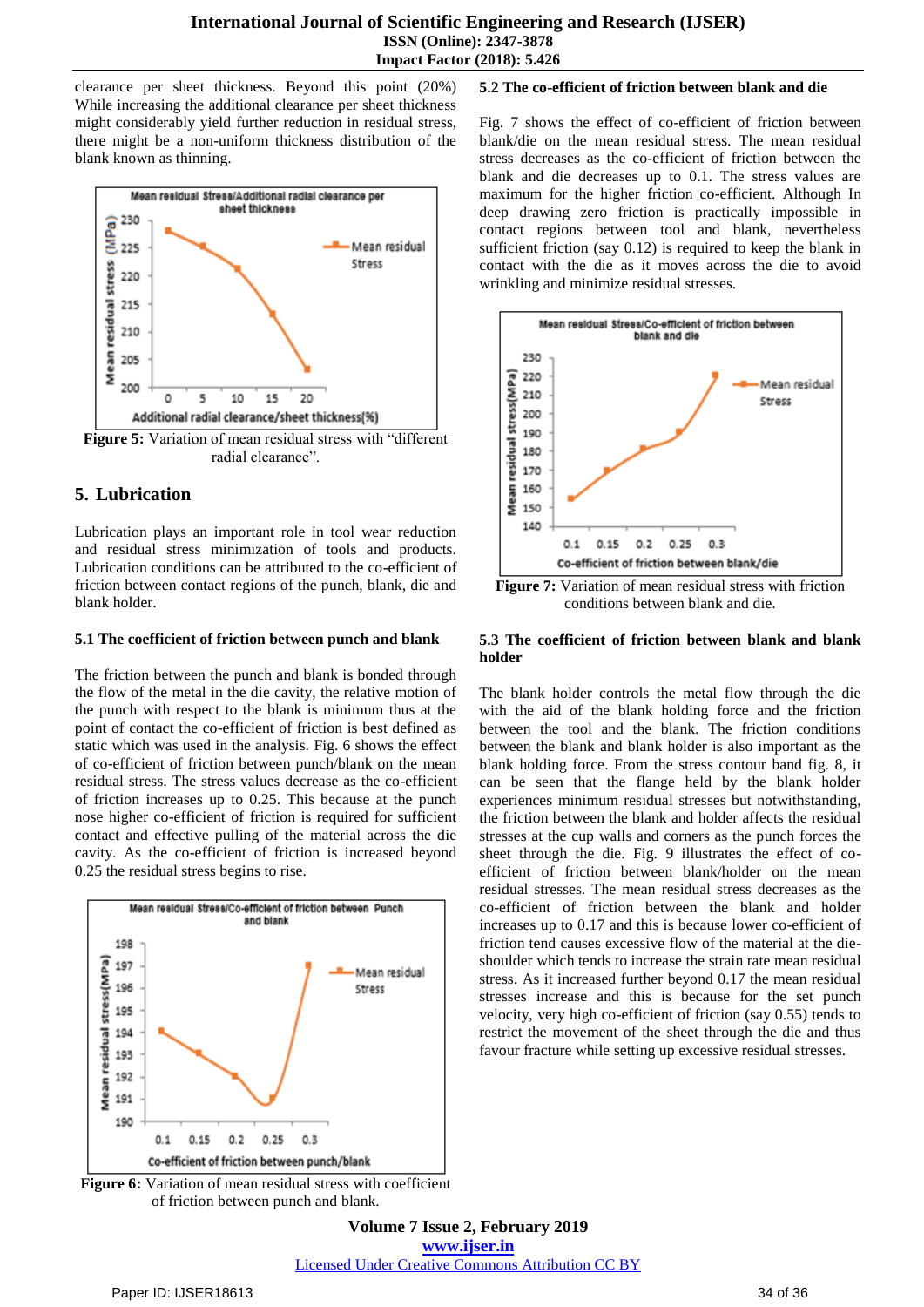

**Figure 8:** Results Contour bands showing location of maximum and minimum stresses



**Figure 9:** Variation of mean residual stress with friction conditions between blank and holder.

#### **4.5 The punch velocity (Draw speed)**

Fig. 10 shows the effects of punch velocity on the mean residual stress. There exist and inverse relationship between the mean residual stresses and draw speed between 1mm/s to 3mm/s It is observed the minimum stress value is at 1mm/s(60mm/min) draw speed.



**Figure 10:** Variation of mean residual stress with punch velocity.

## **6. Conclusion**

It is an explicit finite element analysis carried out on ANSYS explicit dynamics workbench using 100mm diameter,3mm thick Aluminium Alloy 3004-H19 blank and 15KN blank holder. The effects of die-shoulder radius, punch-nose radius, radial clearance, types of drawing lubricants, lubrication conditions between material/tools and punch velocity on the mean residual stresses of cups has been studied. Residual stresses can be minimized by

- Increasing the die-shoulder radius up to five-time sheet thickness,
- Increasing the punch-nose radius up to four times sheet thickness
- Setting the punch velocity to 1mm/s
- Ensuring additional radial clearance/sheet thickness between 15-20%
- Utilizing a fluid lubricant with  $\mu_p$  =0.25 for friction between the punch and blank
- Utilizing a fluid lubricant with  $\mu_h$ =017 for friction between blank holder and blank
- Utilizing a fluid lubricant with  $\mu_d$ =0.12 for friction between blank and die.

Further work: In this present paper the effect of each parameter has been studied keeping most other parameters level constant because of the large number of parameters and levels. Intermediate simulations show there may exist slight variations if the other parameters kept constant varied simultaneously with the studied parameter. This will require Ideally 16807( $7^5$ ) simulations to cater for the 7 parameters in five levels. Taguchi design of experiment can be used to determine the percentage contributions of the various parameters. The simulations can be executed based on the Taguchi orthogonal arrays to reduce analysis and computation time while still giving priority to accuracy. Combined with ANSYS optimization module the best combination of process parameters (Blank holding force, dieshoulder radius, punch-nose radius, radial clearance, punch velocity, lubrication between material and tool) to minimize thinning and residual stresses can be determined.

### **References**

- [1] Bushan Sanjay, Paysheti,Shekari Yadgiri Gajjal (2012), Design Of Draw Die For Cylindrical Cup Formation, *International Engineering Research Journal* PP.453- 458.
- [2] B.Linga Reddy, P.V.R.Ravindra Reddy, B.Chenna Kesava Rao(2013),"A review on residual stresses in deep drawing" *International Journal of Innovative Research in Science, Engineering and Technology.* Vol. 2, Issue 3
- [3] Coles R, Kirwan MJ. (2011) Food and beverage packaging technology. London:Blackwell Publishing;pp.344.
- [4] Maeder G, Renault S.A, Malmaison R, (1992*) "*How to Account for Residual Stresses: Examples in the Automotive Industry, Residual stresses*",Ed Hauk, V., Hougardy, H.P., Macherauch, E., Tietz, H.D, DGM Informationsgesellschaft mbH*
- [5] Lu, J. (1996), "Handbook of Measurement of Residual Stress", (ed) The Fairmont Press, Inc., Lilburn.
- [6] Niku-Lari A, Lu J and Flavenot J. F, (1985), "Measurement of residual-stress distribution by the incremental hole-drilling method", *Journal of Mechanical Working Technology*, Vol.11, pp.67-188
- [7] Anon, (1993), "Measurement of Residual Stress by the Hole Drilling Strain Gauge Method", Vishay-Measurements Group, Inc. Raleigh.
- [8] Zhu Wu, Jian Lu and Bongtae Han, (1998), "Study of Residual Stress Distribution by a Combined Method of